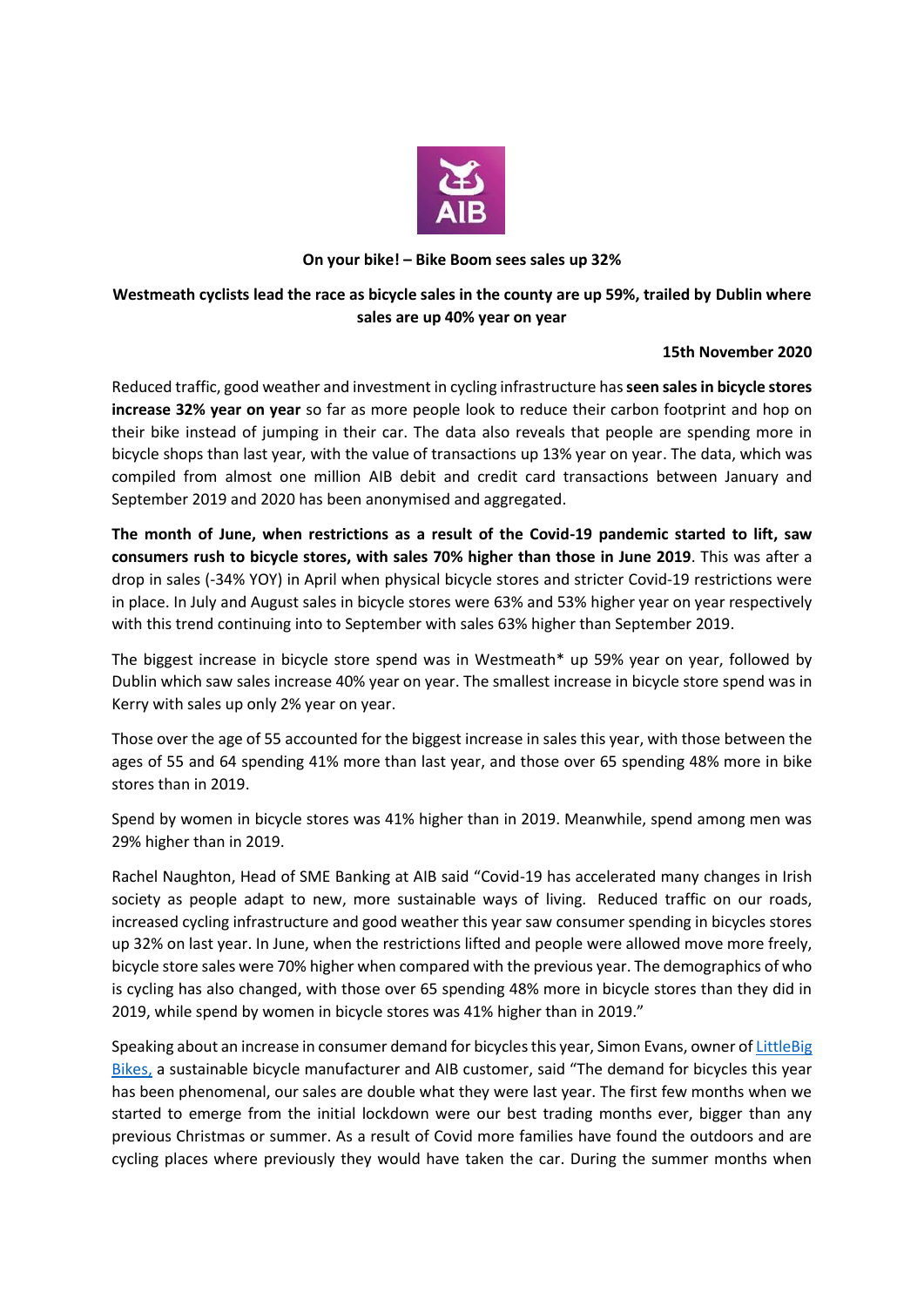there was reduced traffic on the roads they also felt safer and we saw more families cycling together which led to the surge.

"On the flip side, as we have seen such an increase in demand for bicycles we are running out of stock in record times. We manufacture our own bicycles and we cannot get parts quick enough to produce the bicycles to sell."

### **Service Stations**

During the same period, the amount of money spent in service stations reduced by 7% year on year, with the biggest reduction in spend coming from those in Wicklow (12%), Waterford (11%) and Dublin (10%).

April, at the height of the restrictions, saw the biggest decrease in spend with sales down 40% year on year.

Those over the age of 65 reduced their spending in service stations by 9%, while those under 25 increased their spend by 1% - the only grouping to do so. Women have spent 11% less in services stations this year compared to men, who have spent 4% less.

#### **Key Findings Tables**

## Bicycle Store Sales - Age Breakdown

| <b>Age Range</b> | <b>Change in Sales %</b> |
|------------------|--------------------------|
| $25$             | $+23%$                   |
| $25 - 34$        | $+24%$                   |
| $35 - 44$        | $+26%$                   |
| $45 - 54$        | $+43%$                   |
| $55 - 64$        | $+41%$                   |
| $65+$            | $+48%$                   |

#### Bicycle Store Sales 2020 (Vs 2019)

| <b>Month</b> | <b>Change in Sales %</b> |
|--------------|--------------------------|
| January      | 1%                       |
| February     | 0%                       |
| March        | $-4%$                    |
| April        | $-34%$                   |
| May          | 49%                      |
| June         | 70%                      |
| July         | 63%                      |
| August       | 53%                      |
| September    | 63%                      |

#### Service Station Sales – Age Breakdown

| <b>Age Range</b> | <b>Change in Sales %</b> |
|------------------|--------------------------|
|                  | $+1%$                    |
| $25 - 34$        | $-10%$                   |